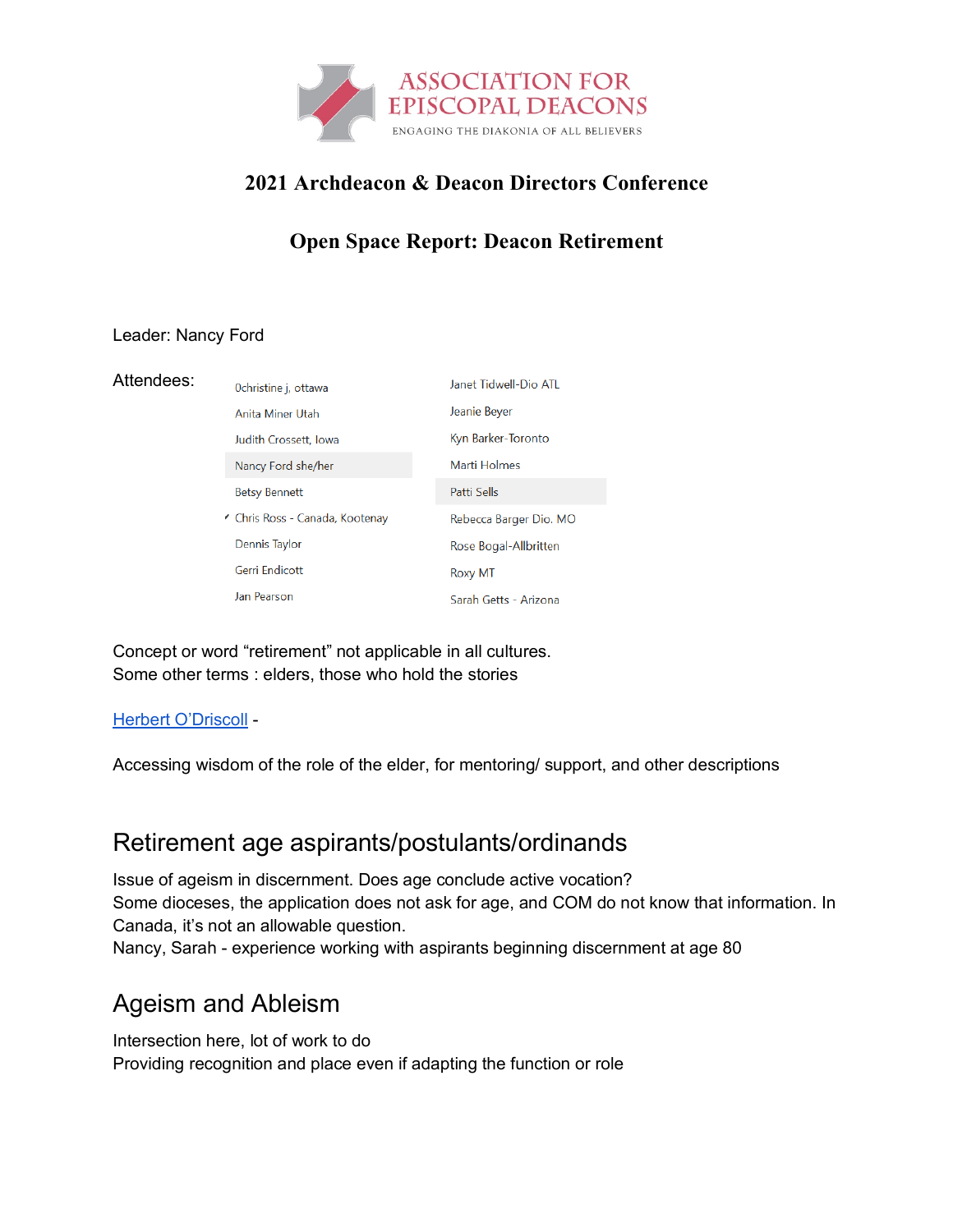Adaptions for someone who can hear but not speak and has no computer? - Write a card, arrange for a friend to be present when a call is made?

Nancy - Designate someone to keep connection with someone who has a disability

### **Comments**

Sarah (AZ) - deacon fills out a form, writes to the Bishop to talk about what they've noticed about their abilities, etc. Try to acknowledge ways to adapt in ministry.

Roxy (MT) - Consider taking the canon on mandatory retirement at age 72 to court. Justice issue. Can be used abusively to force people. Very hurtful. Losing church community. Pastoral approach - one example, talk with the deacon, one who was older, put on medical leave but not asked to retire. Think we're missing out on people with gifts, putting people 'out to pasture' when they still have a lot to offer.

Chris Ross (Kootenay) - Example of someone retiring and then immediately going back to work. Developed a specific policy / procedure for the process of retiring. Formal and public rescinding of covenant, and component of pastoral care involving Bishop and Archdeacon.

Marti Holmes (Alabama) - people serve until they want to stop

Judith Crossett (Iowa) - importance of contacting retired deacons regularly, including those retired, to remember them & continue being a pastoral touch point. Find ways to include people, support them to make it possible for them to do what they can.

Sarah (Arizona) - invited connecting active to inactive deacons as 'buddies' - great response to that invitation. Great stories coming out of that partnering, inviting elders to attend renewal of vows, deacon gatherings, to affirm the ministry they have. Their ministries are beyond what we see/know of, in their own contexts. Holy Spirit working in that.

Rosemary Trei (Dallas) - Some with no computer access, hard to help them stay connected with the group. Suggestions?

Janet Tidwell (Atlanta) - These things need to be said. We have a supposed 72-year retirement for deacons, but we write a letter that we're retiring but wish to continue (every year). Formally we're supposed to do this. We have a deacon in charge of staying in touch with retired deacons. Not too successful. Anyone have a formal statement or procedure? This is our first experience of having an aspirant over 72.

Kyn Barker (Toronto) - Issue of "Clergy" sometimes not being considered to apply to deacons, so that retired deacons not being included in pastoral care, etc. to 'retired clergy.'